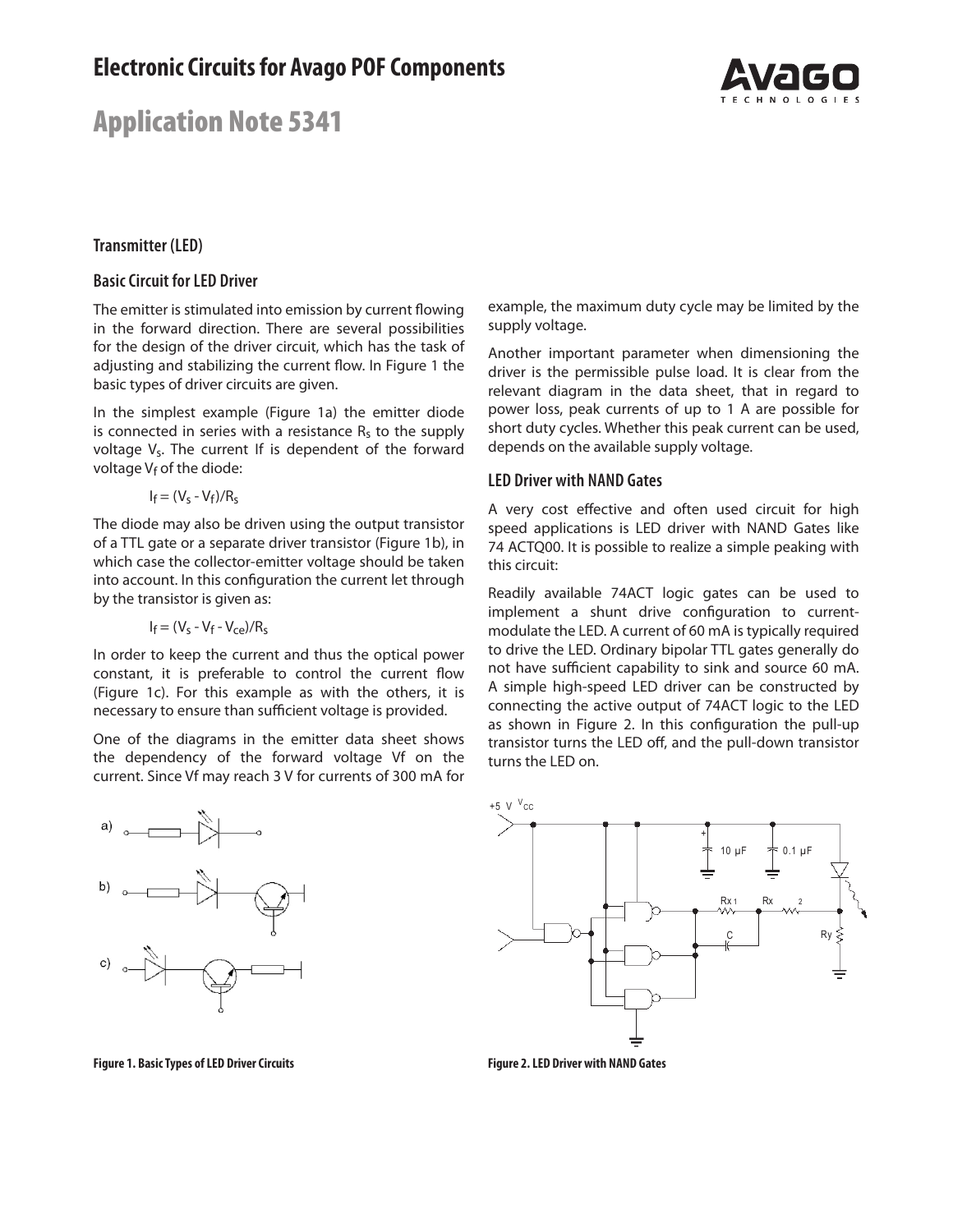## **Special Driver Circuits**

### **Philips NE5300**

Reviewing the specifications of NE5300 indicates that it has several desirable characteristics which make it suitable as an LED driver with TTL interface. The totem pole output on NE5300 is capable of sourcing > 60 mA and sinking, 120 mA of current from the low impedance load. The electrical rise and fall times are less than 2 ns and the t<sub>PLH</sub> and t<sub>PHL</sub> are fairly matched. The NE5300 from Philips Semiconductors has several attributes which make it suitable for this application. At  $V<sub>O</sub> = 1.5$ V, the output resistance is about 23  $Ω$ . The slope of the sourcing and sinking currents extended to zero output current switched between the supply rails is very linear which improves the incident wave switching performance. The unique design of the totem pole output eliminates output current spiking or current feedthrough. The NE5300 also has a patented low impedance voltage reference (LIVR) for input speed up and output noise immunity improvement. There is also a patented active pull-off (APO) circuit consisting of a dynamic base discharge and quiescent pull-off network for the output pull-down transistor. This network eliminates any totem pole feedthrough currents.

#### **MC2042-4 (Microcosm Communications Ltd.)**

The MC2042-4 (Microcosm Communications Ltd.) is a full custom CMOS IC designed for high-speed LED drive in low-cost optical fiber based transmission systems. Depending on the LED used, datarates to 300 Mbps can be achieved.

The LED drive current is set by resistor. To improve LED 'on' time, a pre-emphasis circuit is included, which may be set via a simple RC network.

To minimize the effects of temperature on LED output power, LED drive temperature compensation can be set by resistor over a 500 - 10,000 ppm/° C range.

Differential Pseudo-ECL (PECL) data on the input pins can be shaped, if desired, by the differential voltage on the Pulse Width Adjust (PWA) pins. This adjustment is continuous over a  $+/-500$  ps range. In addition, the V<sub>bb</sub> output pin allows single-ended input to the MC2042-4 and provides compatibility with industry-standard FO modules.



**Figure 3. LED Driver from Microcosm**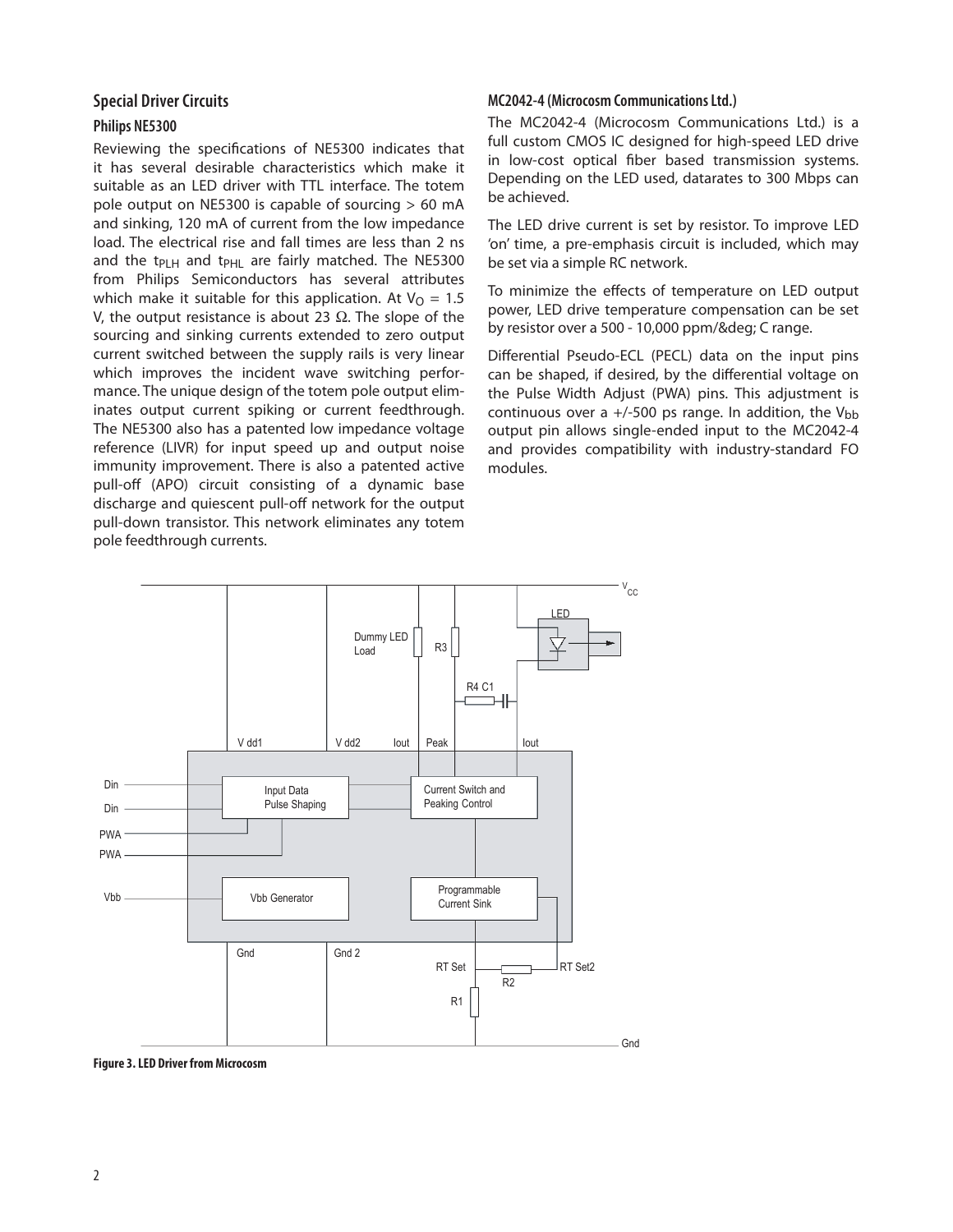#### **Detectors**

At the other end of the link is the detector, which serves to convert the optical signal back to an electrical signal. The detector must be able to accept highly attenuated power down in the nanowatt levels. Subsequent stages of the receiver amplify and reshape the electrical signal back into its original shape. Some detector packages have a preamplifier built in to boost the signal immediately.

Detectors operate over a wide range of wavelengths and at speeds that are usually faster than the LEDs. The most important figure of merit for a detector is its sensitivity: what is the weakest optical power it can convert without error? The signal received must be greater than the noise level of the detector. Any detector has a small bit of fluctuating current running through it; this minuscule current is noise spurious, unwanted current. The minimum power received by the detector must still be enough to ensure that the detector can clearly distinguish between the signal and the underlying noise. This is expressed as a signal-to-noise ratio or a bit error rate. SNR is a straightforward comparison of the signal level and the noise level, while the bit error rate is a more statistical approach to determining the probability of noise causing a bit to be lost or misinterpreted.



**Figure 4. Basic Circuit for Optical Receiver**

#### **Photodiode SFH250**

The photodiode SFH250 normally driven with reverse voltage of several V has a switching time of 10 ns (with 50  $\Omega$  and V<sub>r</sub> 10 V), which makes it a very fast easy available detector. When driving a load of greater than 200... 1000  $\Omega$ , the capacitance (depending on  $V_r$ ) of the diode also determines the switching time. Since the photodiode is a current-source there is a resistor R needed to get a voltage which can be amplified with a following preamp as shown in Figure 4. Also Silicon Bipolar MMIC-Amplifier from Infineon like BGA318 or BGA420 can be used. In this case R is not needed and the photodiode can be directly connected with the amplifier input. 200...300 MHz bandwidth can be achieved.

Usually, a transimpedance-amplifier (TIA) is applied. A resistor in the amplifier's feedback loop determines the current / voltage conversion. To avoid pulse disturbance, the amplifier has to offer a linear performance over the entire power-range of the received light.

The preamp is followed by a postamp in order to achieve a logic level. This postamp is a comparator or limiting amplifier as shown in Figure 5.

There is an important difference in coupling preamp and postamp. If there is a DC coupling as shown in figure any data without restrictions can be received. Due to the critical matching of Vref to the preampout the sensitivity is not so high.



**Figure 5. DC Coupled Optical Receiver (SFH551/1)**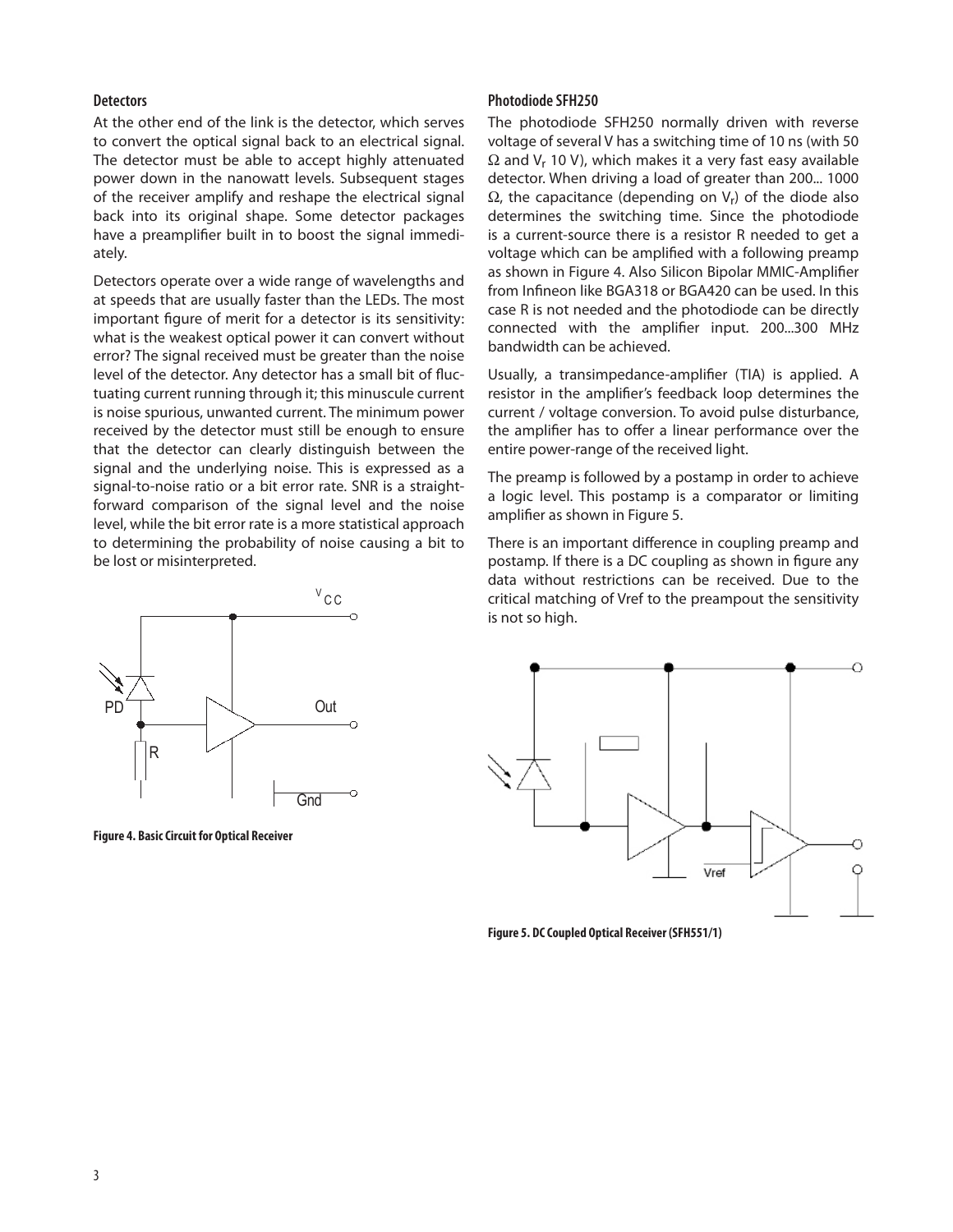#### **Integrated Digital Receiver SFH551/1**

Infineon offers for datarates up to 5 Mbit/s the SFH551/1. This integrated optical receiver works like a receiver figure and comprises the following units:

The preamplifier converts the photocurrent into voltage.

The comparator following the signal path works "digital". Here, the preamplifier's output voltage is compared to a reference voltage and the decision to set the output 'high' or 'low' is made.

## **AC Coupled Optical Receiver**

The function of AC coupled optical receiver is shown in Figure 6.

The sensitivity of such receivers can be very high if there is a continuos data stream and data are balanced coded.

#### **Examples for Practical Realizations**

There are a lot of preamps available on the market.

As first example the preamp AD801 5 from Analog Devices is shown here







**Figure 6. Basic Circuit for AC Coupled Optical Receiver**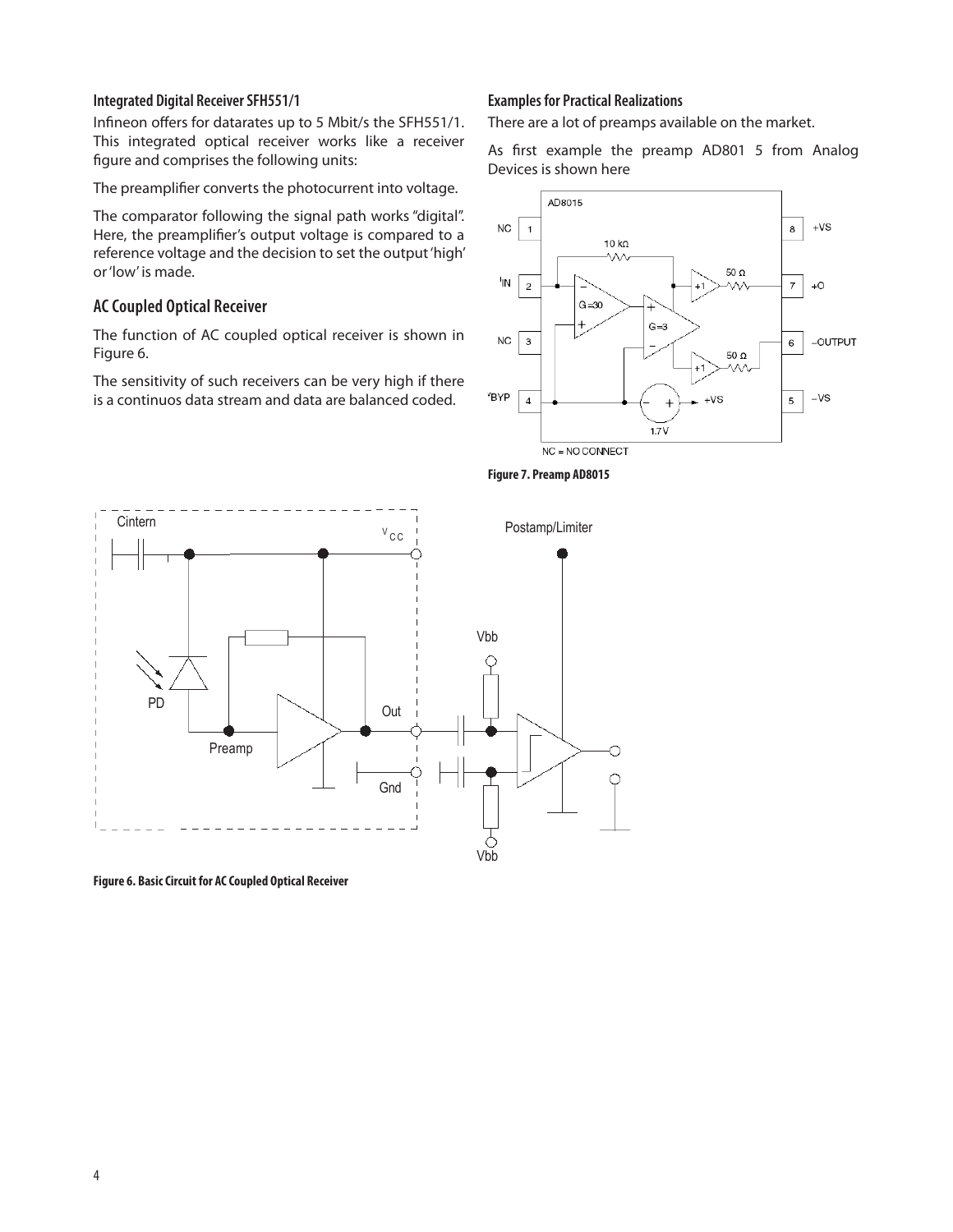#### **Features**

- Low Cost, Wide Bandwidth, Low Noise
- Bandwidth: 240 MHz
- Pulse Width Modulation: 500 ps
- Rise Time/Fall Time: 1.5 ns
- Input Current Noise: 3.0 pA/ÖHz @ 100 MHz
- Total Input RMS Noise: 26.5 nA to 100 MHz
- Wide Dynamic Range
- Optical Sensitivity: -36 dBm @ 155.52 Mbps
- Peak Input Current: 6350 mA
- Differential Outputs
- Low Power: 5 V @ 25 mA
- Wide Operating Temperature Range: -408°C to +858°C

## **Application**

- Fiber Optic Receivers: SONET/SDH, FDDI, Fibre Channel
- Stable Operation with High Capacitance Detectors
- Low Noise Preamplifiers
- Single-Ended to Differential Conversion
- I-to-V Converters

This preamp - originally designed for low capacitance photodiodes - can also be used in combination with the SFH250.

With the SFH250 (0.35 A/W) and the preamp AD8015 the following signal can be achieved.



#### **Figure 8. Eye Diagram at Preamp Output Working with Minimum Optical Power**

#### Notes:

- 1. Photocurrent (average) 0.5 µA Optical power 1.4 µW or 28.5 dBm
- 2. Signal good for BER < 10exp-9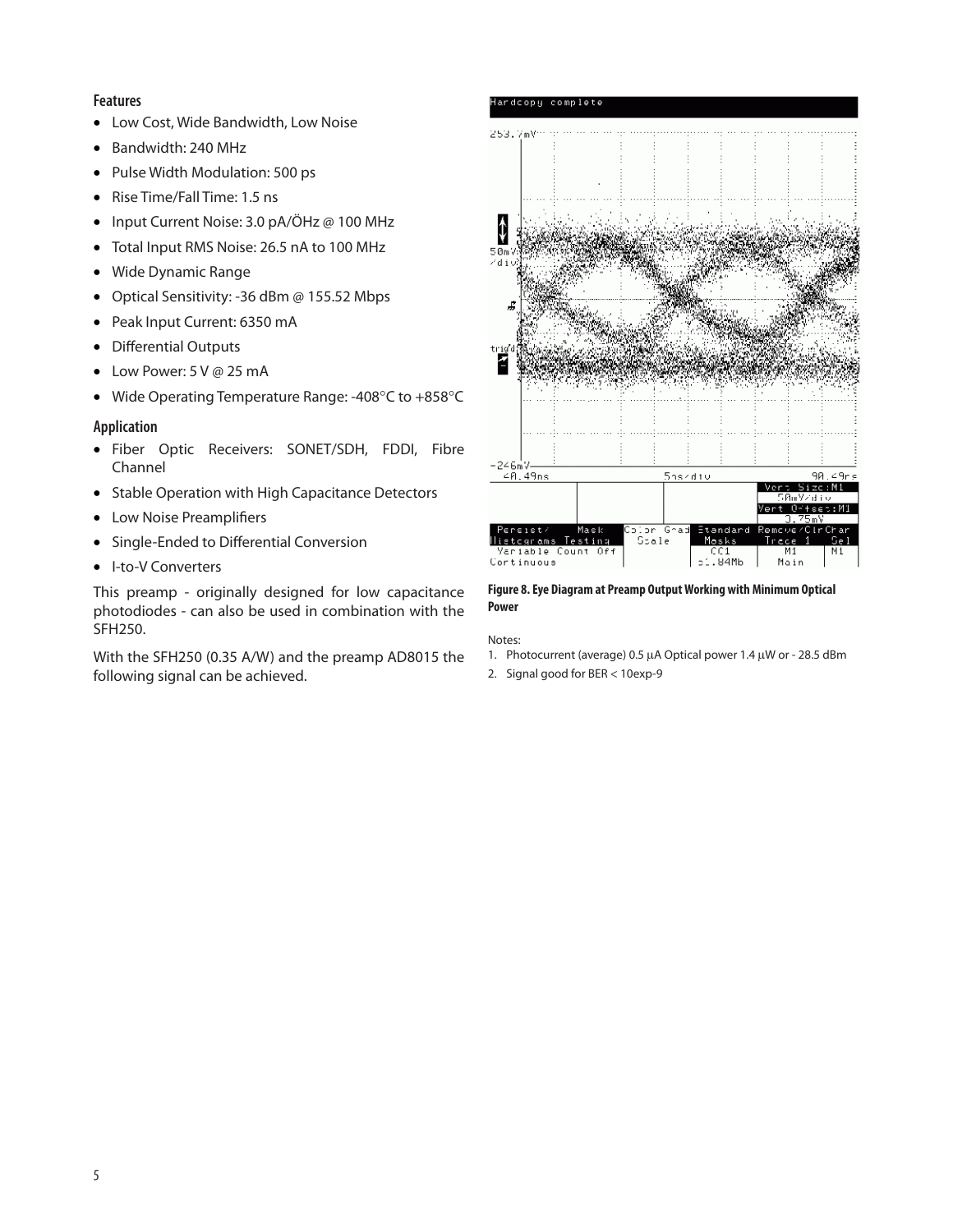#### **Microcosm Transimpedance Amplifier IC MC2207**

Low-Cost Transimpedance Amplifier IC for Fiber Optic Applications at 155 Mbps.

#### **Main Features**

- Low-cost, easy-to-use, CMOS transimpedance amplifier. Designed to be used in, e.g. ATM, FDDI and numerous other data or telecom applications operating up to 120 MHz/1 55 Mbps.
- Min. 120 MHz bandwidth.
- -34 dBm sensitivity, -11 dBm saturation @ 155 Mbps (BER 10-9) with 0.9 A/W PIN.
- Minimum 16 kΩ differential transimpedance.
- Single  $+5$  V or  $+3.3$  V operation.

#### **General Description**

The MC2207 is a next-generation, high performance linear transimpedance amplifier available in die form. It is designed to be mounted with a silicon or InGaAs photodetector for optical communications, and is particularly easy to use relative to earlier TZ Amplifiers, as no decoupling is required inside the Pin-Preamp case.

It operates from a single  $+5$  V or  $+3.3$  V supply, and reverse biases the photodetector to approximately -1.6 V. The photodetector dictates the optimum operating wavelengths.

The MC2207 has a differential output.

Please also see the other MC200x TZ amplifier IC's for applications from 155 Mbps to > 1 Gbps.

#### **Some Examples for Postamp:**

- Microcosm MC2045-2
- Philips NE5214
- Linear Technology: LT1016



Typical Datalink Rx paths: Keep leadlengths as short as possible

**Figure 9. Pin-Preamp Connected with Postamp**